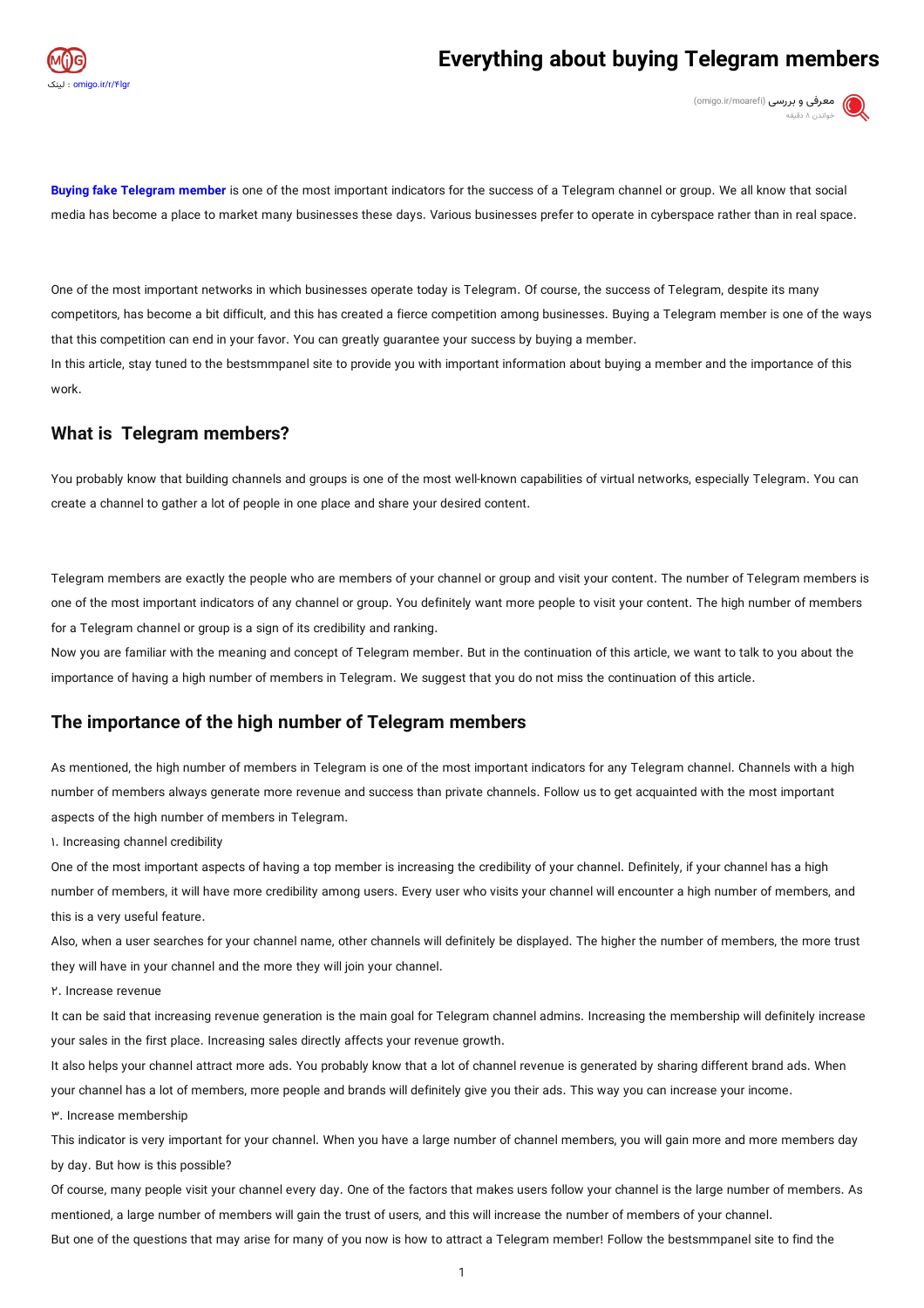

# **How to attract Telegram members?**

There are many ways to attract a Telegram member. You can use the free methods and you can get the desired number of members for a small fee. Join us to master both ways.

# **Attract a freeTelegram member**

As mentioned, there are many ways to attract a free Telegram member. It may not be long before your channel is built and you do not have enough money to buy a Telegram member. In these cases, you can use the attraction of a free Telegram member. But what are the ways to attract a free Telegram member? Stay with us.

### **Exchange with different groups**

One of the free ways to attract members in Telegram is to exchange with different groups. Many groups like you have a small number of members and also do not have much capital to buy a Telegram member. For this reason, they prefer to exchange their members with you and do not pay for telegram members from the beginning.

You can search the Telegram search section to find channels that have the same number of members as you and offer membership exchange to their admins. This can provide some of the membership you need at the beginning of your business.

### **Holding challenging challenges and competitions**

Another way to attract a free member is to hold a challenge and contest on the channel. This allows many people to share this challenge with other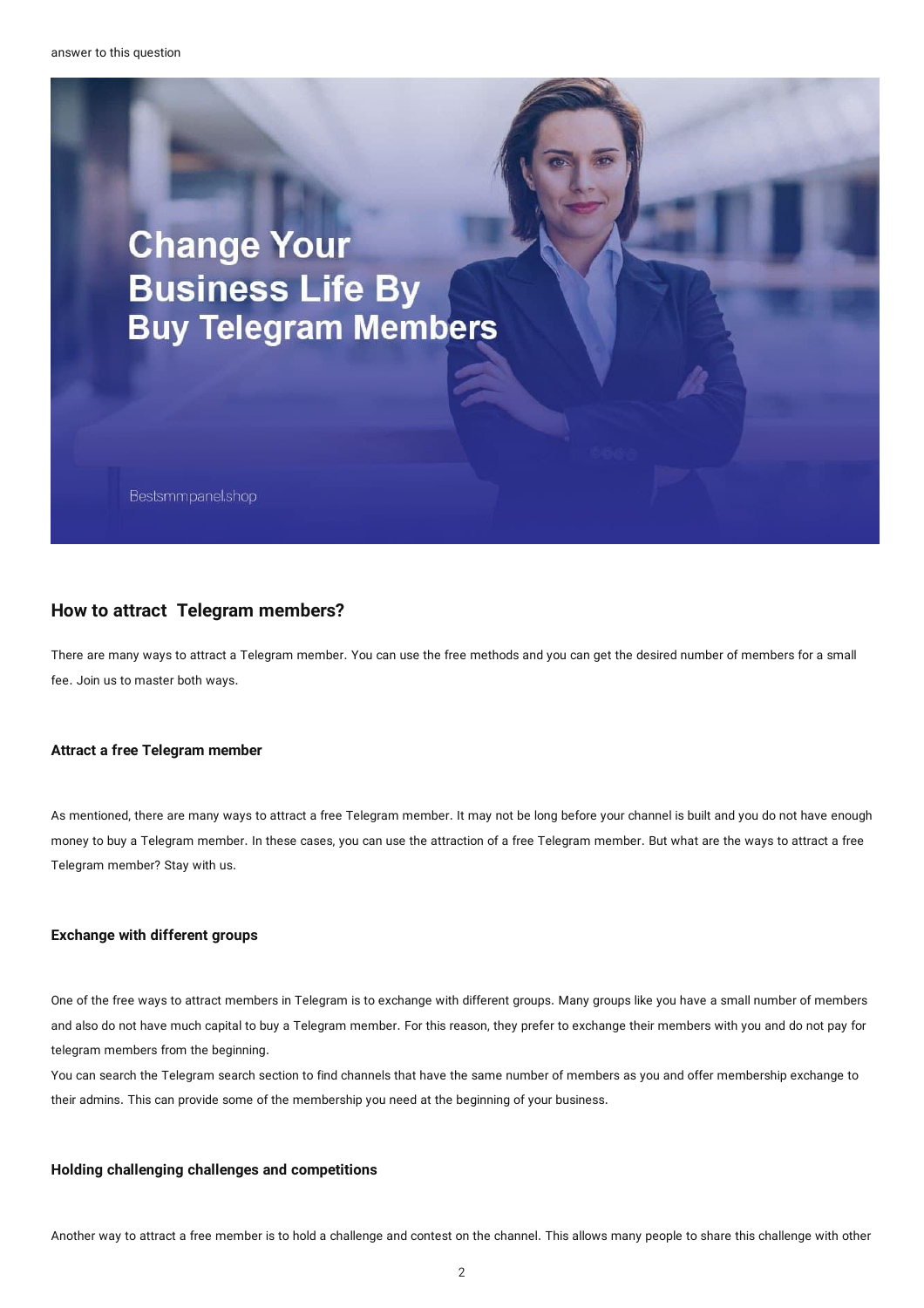users and as a result many people visit your channel.

In this method, you should pay attention to hold a special challenge and competition to attract more audience. Of course, the more people who participate, the more popular your channel will be. So do not forget this method.

These two methods are the most important methods of attracting free members It was Legram that you learned completely. But now we want to introduce you to ways to attract paid members that are definitely very important.

### **AttractingTelegram paid members**

There is only one way to attract a paid Telegram member and you can not go through several different methods to attract a paid member. Join us to get acquainted with this method.

#### **Buy** Real Telegram members Cheap

The most important way to attract a paid Telegram member is to buy a Telegram member. This method has become very popular among telegram channel admins today. This method has become very popular due to features such as fast member acquisition and cost-effectiveness. If you have a small capital, you can use the method of buying a Telegram member a lot. Of course, there are points that you must pay attention to when buying a Telegram member. What kind of member to buy and where to buy are points that are very important. Follow us to learn more about these points.

# **Types of Telegram members**

It was said above that one of the important points in buying a Telegram member is to pay attention to the types of members. You need to know the types of members well in order to have a purposeful and useful purchase. In the continuation of this article, you will get acquainted with different types of members.

#### **RealTelegram member**

A real Telegram member is one of the most important types of members. This type of member is completely real and you can talk to this member. This member has many features. A real member can buy from you and publish your content.

#### **Telegram pop-up members**

A pop-up member is also a well-known type of member. You may be offered a channel while working on Telegram or other applications. A pop-up member is a member who, at our suggestion and at their own discretion, may follow your channel.

#### **Telegram Fick Members**

Telegram Fick member is also one of the most popular types of members. This type of member is completely fake and only increases the number of your members. This member does not have the ability to purchase or share your content.

#### **Telegram proxy members**

Telegram proxy member is also one of the useful types of members. Your channel will be displayed at the top of the list of channels for people who use a proxy to connect to Telegram, and they will join your channel if they are interested.

### **The best site to buy Telegram members**

Many social networking sites today defraud users. This has reduced the trust of users in virtual shopping.But the bestsmmpanel site is the most secure and experienced site in social networking services. You can visit the bestsmmpanel site to buy a real member, buy a pop-up member, buy a fake member and buy a proxy member.

To buy a member, you must have complete trust in the seller's site, which we guarantee will give you complete trust after purchasing from the My Member site, and refer to the bestsmmpanel site to buy a Telegram member forever.